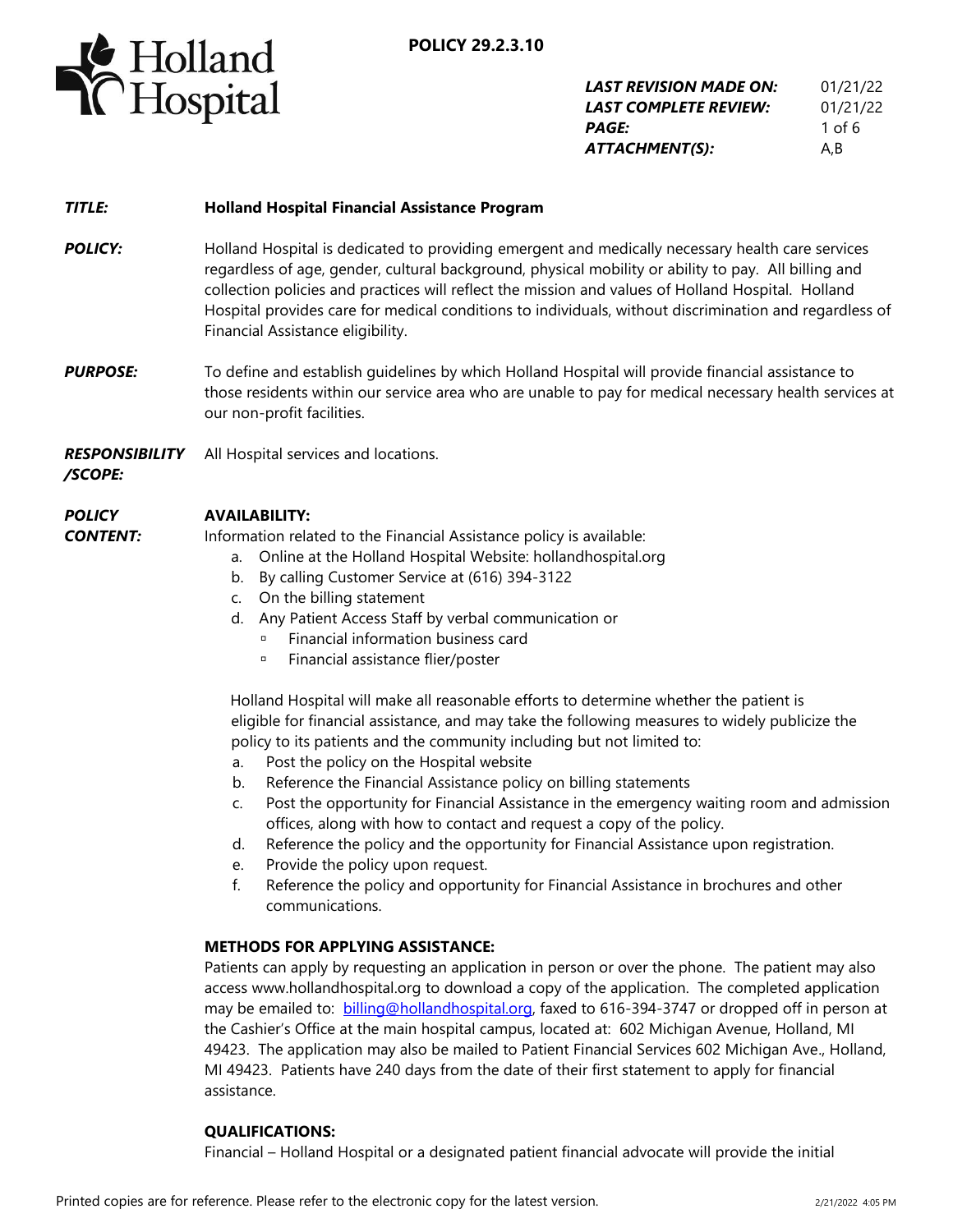

| <b>LAST REVISION MADE ON:</b> | 01/21/22 |
|-------------------------------|----------|
| LAST COMPLETE REVIEW:         | 01/21/22 |
| <b>PAGE:</b>                  | $2$ of 6 |
| ATTACHMENT(S):                | A,B      |

screening to determine if a patient is unable to pay for services rendered. Consistent with EMTALA, all applicable Holland Hospital facilities will provide an appropriate medical screening to any individual, regardless of ability to pay, requesting treatment for a potential emergency medical condition. If, following an appropriate medical screening, Holland Hospital personnel determine that the individual has an emergency medical condition, Holland Hospital will provide services, within the capability of the facility, necessary to stabilize the individual's emergency medical condition, or will effect an appropriate transfer as defined by EMTALA. Holland Hospital's policy is to provide Emergency and Medically Necessary Care on a non-profit basis to patients without regard to race, creed, or ability to pay. In addition, Holland Hospital disallows actions that discourage individuals from seeking medical care.

Patients who are financially unable to comply with Holland Hospital's payment policy will be screened to determine whether or not they meet basic financial assistance criteria. Holland Hospital patient financial advocate will complete a financial assessment when it is determined that a patient is uninsured or underinsured and they do not meet the qualifications for any of the available Medicaid programs including Healthy Michigan. Accounts that do not qualify for either program may be processed using an automated tool of choice by Holland Hospital to verify income, household size, ability to pay, and/or Federal Poverty Level (FPL). In all other cases, the patient will be asked to complete a financial assistance application and provide the required information. The applicant's assets may not exceed the Medicaid accepted level with the exception of the following: Minimum protected asset levels will be as follows:

- a. \$2,000 for single individual
- b. \$3,000 for a couple
- c. \$200.00 for each additional dependent. (Dependent: under the age of 18)

Financial Assistance Applications are available to all patients that request one. The following information is required to be submitted with the application:

- a. Bank statements the prior three months
- b. Most recent tax returns for applicants who are self-employed or have rental/farm income
- c. Pay stubs the prior 30 days
- d. If unemployed, letter of support from the person that is assisting the patient with living expenses.
- e. Documentation of assets that are considered above Medicaid guidelines such as boats, second vehicles, second homes, motor homes, recreational vehicles.

## **MEDICAL NECESSITY:**

Services eligible for financial assistance will be those considered by Medicare to be medically necessary, which is defined as healthcare services or supplies needed to diagnosis or treat illness, injury, condition, disease, or its symptoms and that meet accepted standards of medicine. Services that are cosmetic or elective in nature will not be considered for financial assistance or any self-pay or uninsured discount. Any services provided as a result of illegal activity will not be considered for financial assistance.

## **PARTICIPATION:**

.

The patient must apply for Medicaid or a Qualified Healthcare Program or provide proof of denial or exemption. A patient who qualifies for Medicare must also enroll in Part B benefits. If Medicare Part B covers the service rendered and the patient does not have coverage, financial assistance will not be considered. If any information is not provided or the patient is non-compliant, the application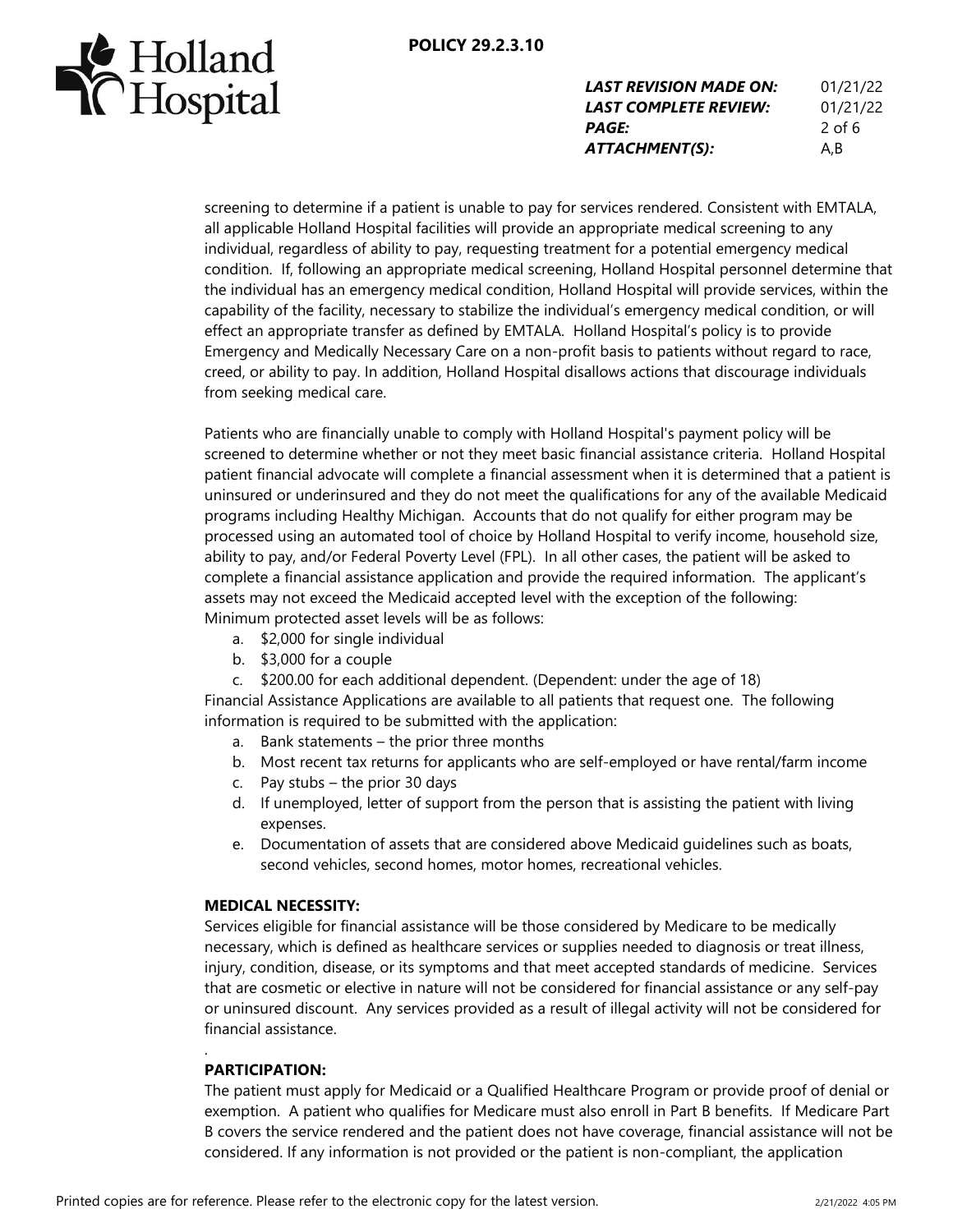



| <b>LAST REVISION MADE ON:</b> | 01/21/22 |
|-------------------------------|----------|
| LAST COMPLETE REVIEW:         | 01/21/22 |
| <b>PAGE:</b>                  | 3 of 6   |
| ATTACHMENT(S):                | A.B      |

process will be discontinued and any patient balances will remain self-pay.

## **ELIGIBILITY PERIOD:**

The financial assistance eligibility period is six (6) months from the date of the original determination. If his or her income or assets change within that six month period, Holland Hospital reserves the right to request a new application and verification. The patient is responsible for notifying customer service when there is a new self-pay balance due.

## **APPEALS:**

Denials may be appealed by the applicant in writing within 14 days of the date on denial letter. First level appeal determination is made by Patient Financial Services Customer Service Manager. Second level appeal determination is made by the Director of Billing and Collections and are final.

## **DETERMINATION:**

Determination of financial assistance status will be made within 10 business days following the receipt of the all of the required information; however, more complex situations may take up to four weeks. All patients will be notified in writing once a determination of the level of financial assistance is made.

## **CATASTROPHIC:**

Holland Hospital reserves the right to review catastrophic cases on an individual basis by reviewing medical bills and income for the past three months.

## **CALCULATION:**

Holland Hospital will use a sliding scale up to 300% of the current Federal Poverty Level Guidelines as the eligibility criteria for financial assistance. This scale will be updated annually.

- a. Total income will be based on the gross total income to match the criteria on the Federal Poverty Guideline, with the exception of the self-employed who will have their Schedule C Net Income reviewed.
- b. The basis of the amounts charged under this policy will be:
	- □ Holland Hospital will use the Look-Back Method to determine the Amounts Generally Billed (See Appendix B).
	- <sup>n</sup> A 40% uninsured discount will be applied to gross charges for all uninsured patients regardless of financial assistance eligibility for hospital claims.
	- A 20% uninsured discount will be applied to gross charges for all uninsured patients regardless of financial assistance eligibility for professional claims.
	- Patients will not be charged more than the Amounts Generally Billed (AGB) for emergency or other medically necessary care provided to individuals with insurance receiving similar care.
	- <sup>D</sup> The financial assistance base will be the lesser of 1) Amounts Generally Billed (AGB) or 2) the amount due after payments and adjustments from other sources as applicable.
	- **Based on the patient's level of qualification, he or she may be eligible for a further** reduction according to the sliding scale below.
	- <sup>D</sup> The remainder (if any) will be the patient responsibility under this policy.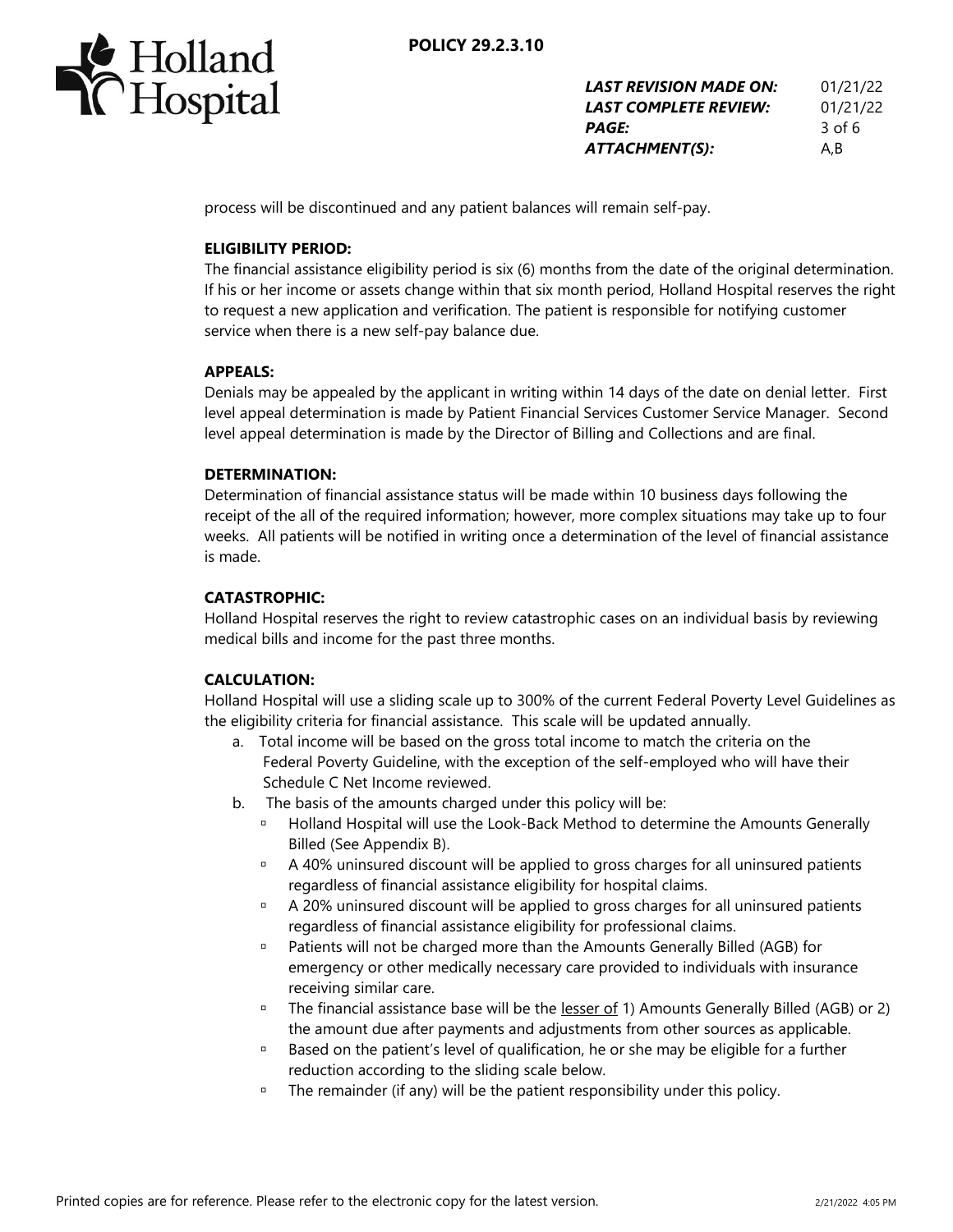

| <b>LAST REVISION MADE ON:</b> | 01/21/22 |
|-------------------------------|----------|
| LAST COMPLETE REVIEW:         | 01/21/22 |
| <b>PAGE:</b>                  | 4 of 6   |
| ATTACHMENT(S):                | A,B      |

| <= 225% of Federal<br><b>Poverty Guidelines</b> | 226-250% of<br><b>Federal Poverty</b><br><b>Guidelines</b> | 251-275% of<br><b>Federal Poverty</b><br><b>Guidelines</b> | 276-300% of<br><b>Federal Poverty</b><br><b>Guidelines</b> |
|-------------------------------------------------|------------------------------------------------------------|------------------------------------------------------------|------------------------------------------------------------|
| <b>AGB Reduction</b>                            | <b>AGB Reduction</b>                                       | <b>AGB Reduction</b>                                       | <b>AGB Reduction</b>                                       |
| <b>Eligible for 100%</b>                        | <b>75% Additional</b>                                      | <b>50% Additional</b>                                      | <b>25% Additional</b>                                      |
| <b>Reduction based on</b>                       | <b>Reduction based on</b>                                  | <b>Reduction based on</b>                                  | <b>Reduction based on</b>                                  |
| FPL                                             | FPL                                                        | <b>FPL</b>                                                 | FPL                                                        |

## **PARTICIPATING PROVIDERS:**

See Appendix A for a list of participating provider groups.

## **ACTIONS THAT MAY BE TAKEN IN THE EVENT OF NON-PAYMENT:**

The actions taken in the event of non-payment are described in the Billings and Collections Policy. This policy is available free of charge:

- a. On the Holland Hospital website: www.hollandhospital.org
- b. By calling Customer Service at 616-394-3122.
- c. By request in person at the Cashier's Office on the main hospital campus: 602 Michigan Ave. Holland, MI 49423

#### **ACCOUNTS IN COLLECTIONS:**

Accounts that have been placed with a collection agency will be given the same consideration for financial assistance as current accounts and will be adjusted accordingly.

Holland Hospital reserves the right to alter, amend, modify or eliminate this policy/procedure at any time without prior notice.

- *REFERENCE* 29.2.3.12 Spanish Version
- **AUTHORED BY:** Director, Billing and Collections
- *APPROVED BY:* CFO Board of Directors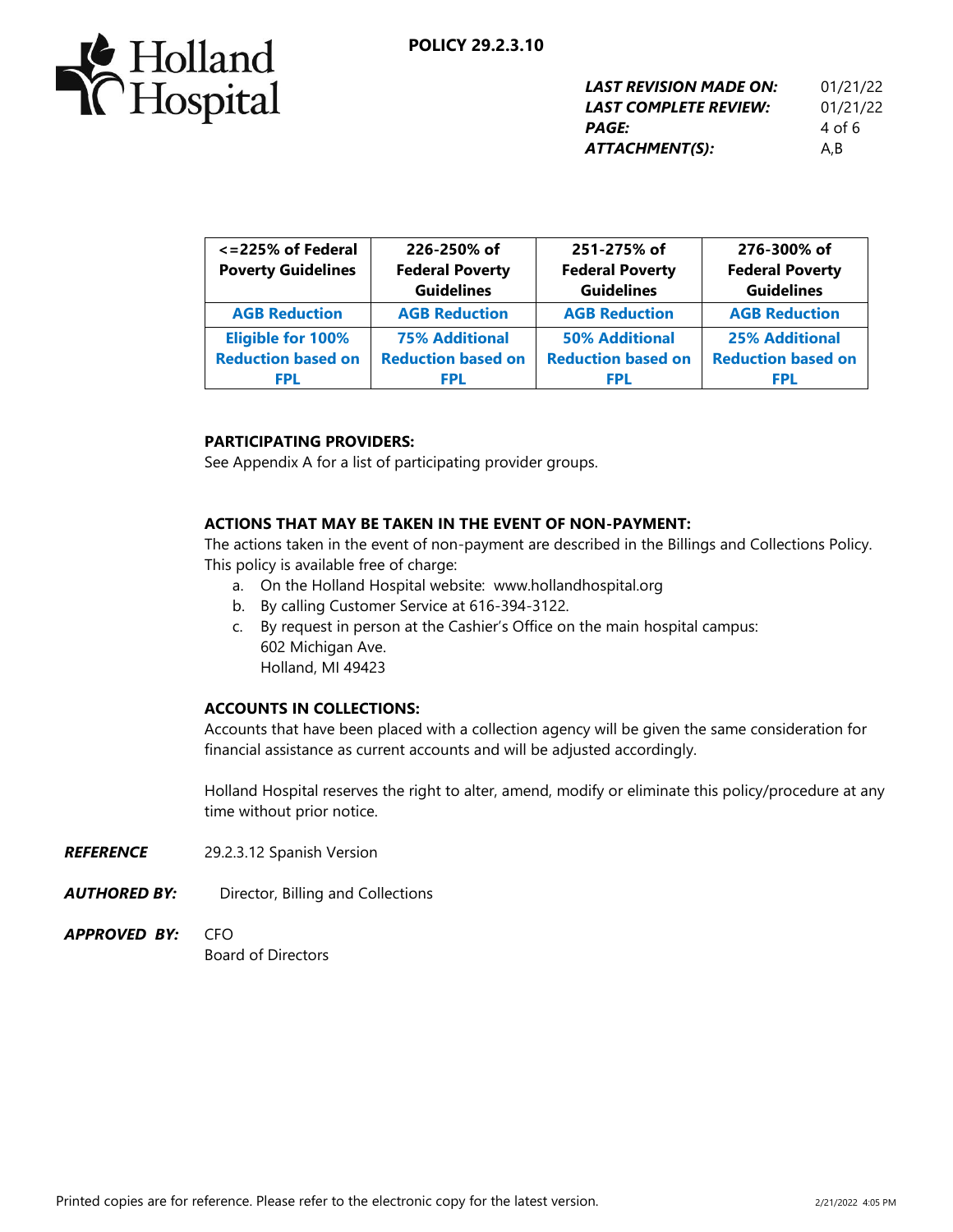# **APPENDIX A**

Holland Hospital Holland Hospital Hospitalists Holland Hospital Urgent Care Holland Hospital Medical Group Bone and Joint Center Western Michigan Urological Associates Holland Hospital Behavioral Health